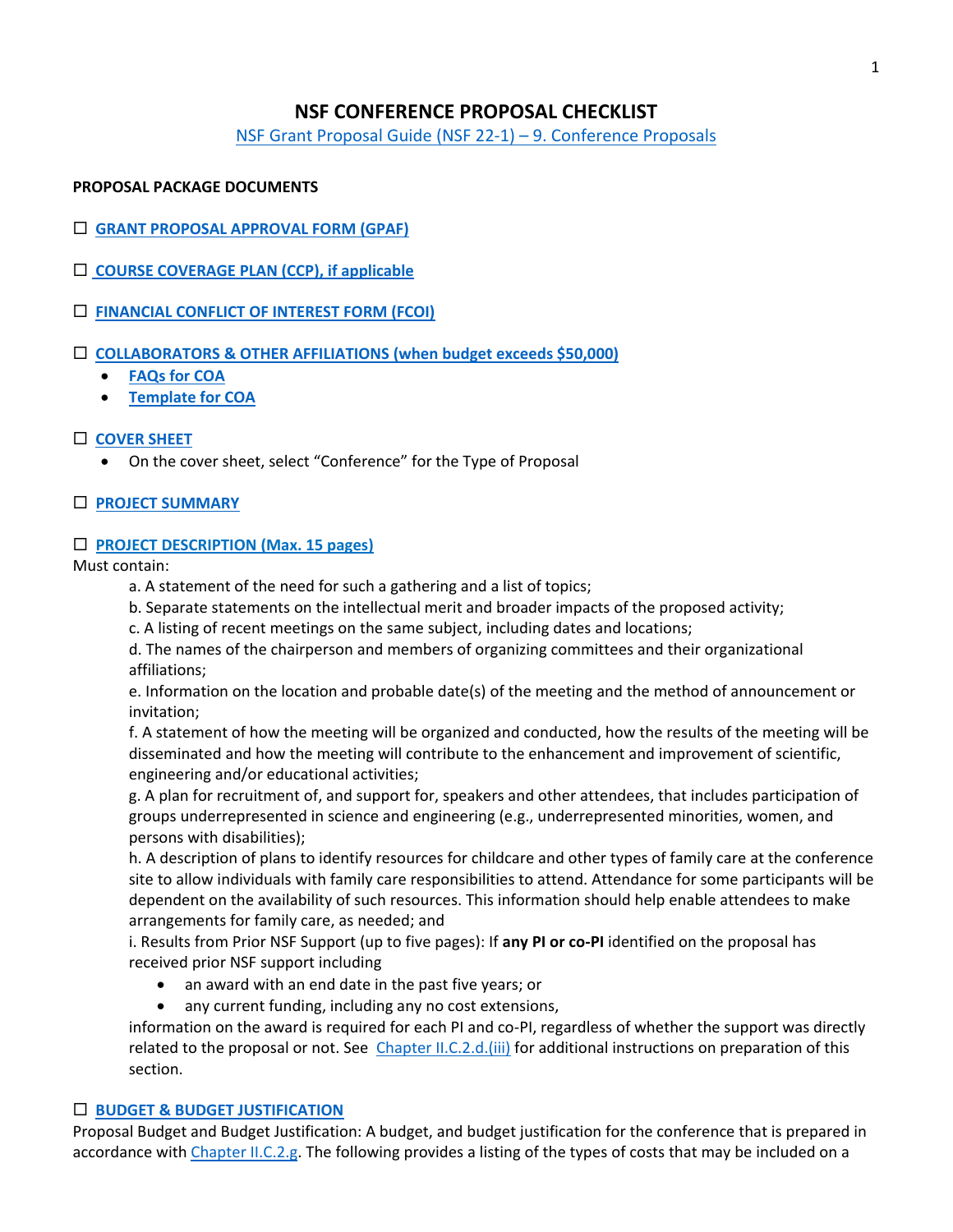conference budget. When anticipated, such costs should be specifically and clearly identified in the proposed scope or work and budget. Note that registration fees under NSF-supported conferences are considered program income. For additional information on program income generated from conferences, see [Chapter VIII.D.4.](https://www.nsf.gov/pubs/policydocs/pappg22_1/pappg_8.jsp#VIIID)

a. Conference Facilities. Rental of facilities and necessary equipment.

b. Supplies. Expendable materials and supplies necessary for the meeting.

c. Conference Services. Costs of translation services, audio visual, webcast, and computer services for recording, transmitting and transcribing the proceedings.

d. Publication Costs. Costs of publishing the proceedings.

e. Salaries. Salaries of professional personnel, editorial and clerical assistants and other staff members in proportion to the time or effort devoted to the preparation and conduct of the conference and summarizing its results.

f. Consultant Services and Speaker Fees. Reasonable fees and travel allowances and per diem (or meals provided in lieu of per diem). Consultants' travel costs, including subsistence, may be included. If requested, the proposer must be able to justify that the proposed rate of pay is reasonable. Additional information on the allowability of consultant or professional service costs is available in 2 CFR § 200.459. In addition to other provisions required by the proposing organization, all contracts made under the NSF award must contain the applicable provisions identified in 2 CFR § 200, Appendix II.

g. Meals and Coffee Breaks. Meals that are an integral and necessary part of a conference (e.g., working meals where business is transacted). Funds may be included for furnishing a reasonable amount of hot beverages or soft drinks to conference participants and attendees during periodic coffee breaks. Proposed costs for meals must be reasonable and otherwise allowable to the extent such costs do not exceed charges normally allowed by the grantee organization in its regular operations as the result of the grantee organizations' written policies. In the absence of an acceptable, written grantee organizational policy regarding meal costs, 2 CFR §200.475(d) will apply. Costs that will be secured through a service agreement/contract should be budgeted under Line G.6, Other Direct Costs, to ensure the proper allocation of indirect costs.

h. Participant Support Costs. (See [PAPPG Chapter II.C.2.g\(v\)\).](https://www.nsf.gov/pubs/policydocs/pappg22_1/pappg_2.jsp#IIC2gv).

i. Dependent Care Costs. As needed, the costs of identifying, but not providing, locally available dependent care resources may be included.

The following provides a listing of the types of costs that are **not allowable** for inclusion on a conference budget.

(i) Meals and Coffee Breaks for Intramural Meetings. NSF funds may not be included or spent for meals or coffee breaks for intramural meetings of an organization or any of its components, including, but not limited to, laboratories, departments and centers, as a direct cost.

(ii) Entertainment. Costs of entertainment, amusement, diversion and social activities (such as tickets to shows or sporting events, meals, lodging, rentals, transportation and gratuities) are unallowable and may not be requested. Travel, meal, and hotel expenses of awardee employees who are not on travel status also are not permitted. See also 2 CFR § 200.438.

(iii) Alcoholic Beverages. No NSF funds may be requested or spent for alcoholic beverages.

(iv) Speaker Fees. Speakers and trainers are not considered participants and should not be included in this section of the budget. However, if the primary purpose of the individual's attendance at the conference is learning and receiving training as a participant, then the costs may be included under participant support. If the primary purpose is to speak or assist with management of the conference, then such costs should be budgeted in appropriate categories other than participant support.

## **[CURRENT & PENDING SUPPORT](https://www.nsf.gov/pubs/policydocs/pappg22_1/pappg_2.jsp#IIC2h)**

- **[NSF-approved templates](https://www.nsf.gov/bfa/dias/policy/cps.jsp)**
- **[FAQs for CPS](https://www.nsf.gov/bfa/dias/policy/cps_faqs/currentandpendingfaqs_june2021.pdf)**
- **[Webinar on NSF Approved Formats](https://nsfpolicyoutreach.com/resources/april-2020-nsf-approved-formats-for-proposals/)**
- **[Using SciENcv FAQs](https://www.research.gov/common/attachment/Desktop/SciENcv-FAQs.pdf)**
- **[Using Fillable PDF FAQS](https://www.research.gov/common/attachment/Desktop/NSFPDF-FAQs.pdf)**